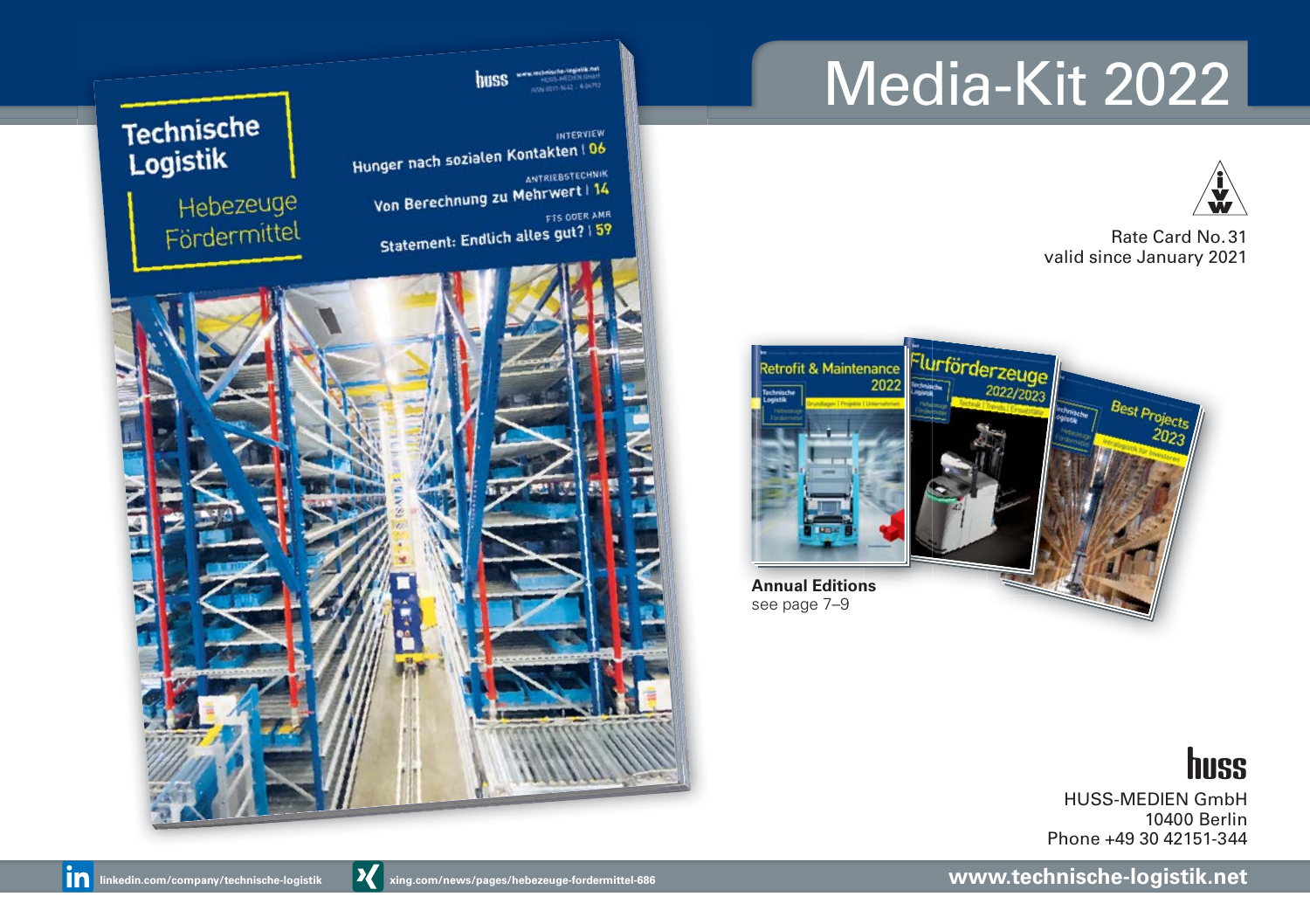

## **Characteristics/Cross Media Offers**

**Technische Logistik** is a value-orientated technical magazine for conveyor technics and series lifting equipment across all branches of industry, trade and services. The editorial concept of **Technische Logistik** is focused on system solutions and components for warehousing, handling and conveying, information management, transport and transhipment, cranes and crane technologies, hoisting equipment and fork lift trucks.

**Technische Logistik** covers all parts of conveyor technique and hoisting devices relevant for company logistics manager and buying departments. Our readers are investment decision-makers and -prepares in intralogistics: logistic managers, warehouse and production managers, technical directors and technicians in development, planning and production.

**Technische Logistik** has developed to one of the leading and most acknowledged magazines of the branch with an excellent standing.







## Cross Media Offers

- homepage
- newsletter
- journal
- annual editions
- fair guides

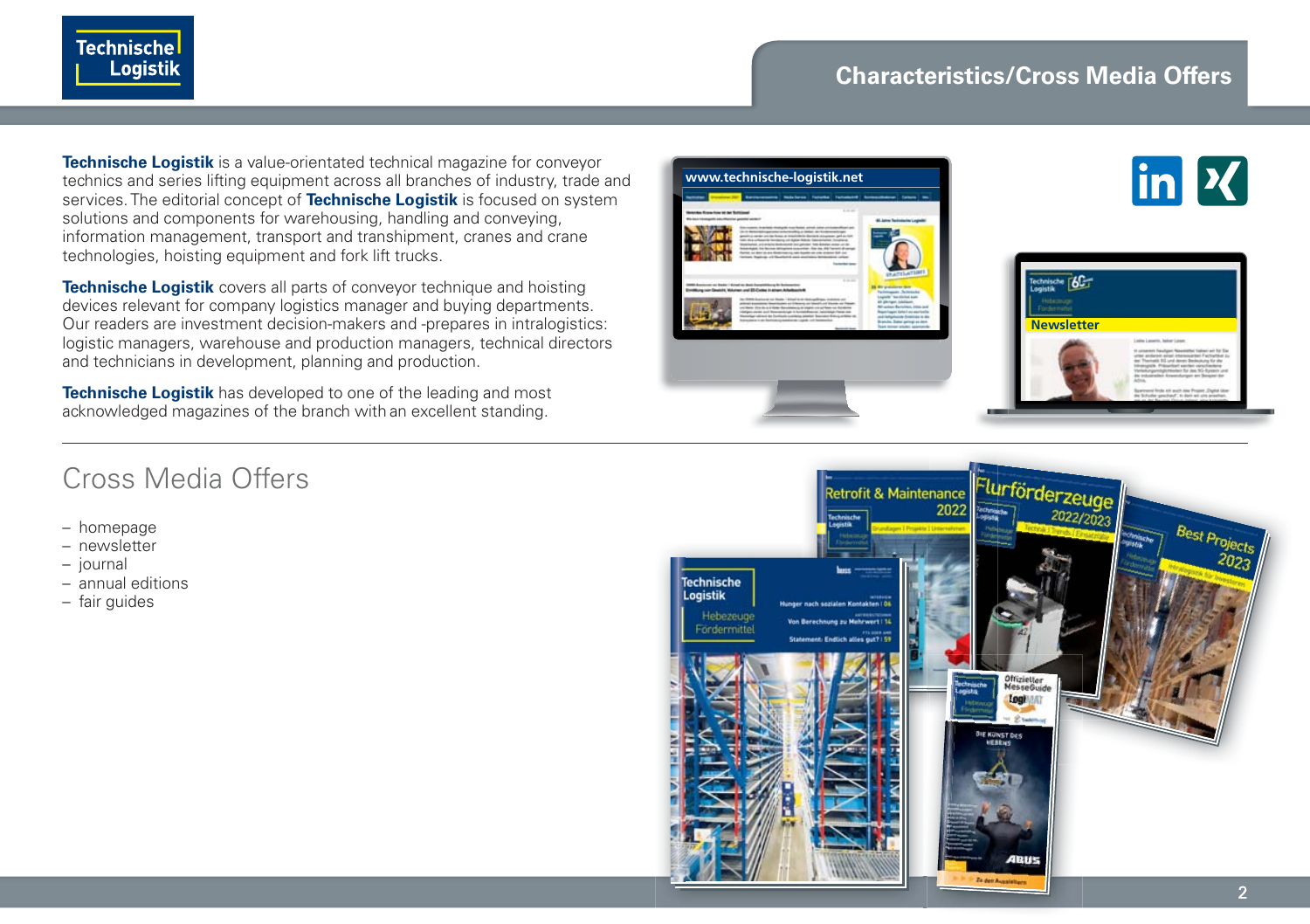| <b>Publisher:</b>           | HUSS-MEDIEN GmbH                                                              | Readership:                | investment decision-makers and -preparers in<br>intralogistics: logistic managers, warehouse and    |  |  |
|-----------------------------|-------------------------------------------------------------------------------|----------------------------|-----------------------------------------------------------------------------------------------------|--|--|
| Address:                    | Am Friedrichshain 22<br>10407 Berlin<br>Germany                               |                            | production managers, technical directors and<br>technicians in development, planning and production |  |  |
| Phone:<br>Fax:              | +49 30 42151-344<br>+49 30 42151-207                                          | <b>Circulation:</b>        | circulation audit:<br>12,000<br>printed:                                                            |  |  |
| Internet:                   | www.technische-logistik.net                                                   |                            | total distributed:<br>11,723<br>344<br>subscribers:                                                 |  |  |
| Year:                       | volume 62                                                                     |                            | 10,718<br>changing recipients:<br>archives/examples:<br>277                                         |  |  |
| <b>Chief Editor:</b>        | Jan Kaulfuhs-Berger<br>Phone: +49 30 42151-201<br>E-Mail:                     | Frequency:                 | 9/year<br>3 annual editions                                                                         |  |  |
|                             | jan.kaulfuhs-berger@technische-logistik.net                                   | <b>Editorial Calendar:</b> | see pages 4-6                                                                                       |  |  |
| <b>Advertising Manager:</b> | Marco Fiolka<br>Phone: +49 30 42151-344<br>E-Mail: marco.fiolka@hussmedien.de |                            |                                                                                                     |  |  |
| Distribution:               | tl.vertrieb@hussmedien.de                                                     |                            |                                                                                                     |  |  |
| <b>Purchase price:</b>      | Annual subscription: € 207.60<br>Cover Price:<br>$\epsilon$ 21.00             |                            |                                                                                                     |  |  |
| <b>ISSN:</b>                | 0017-9442                                                                     |                            |                                                                                                     |  |  |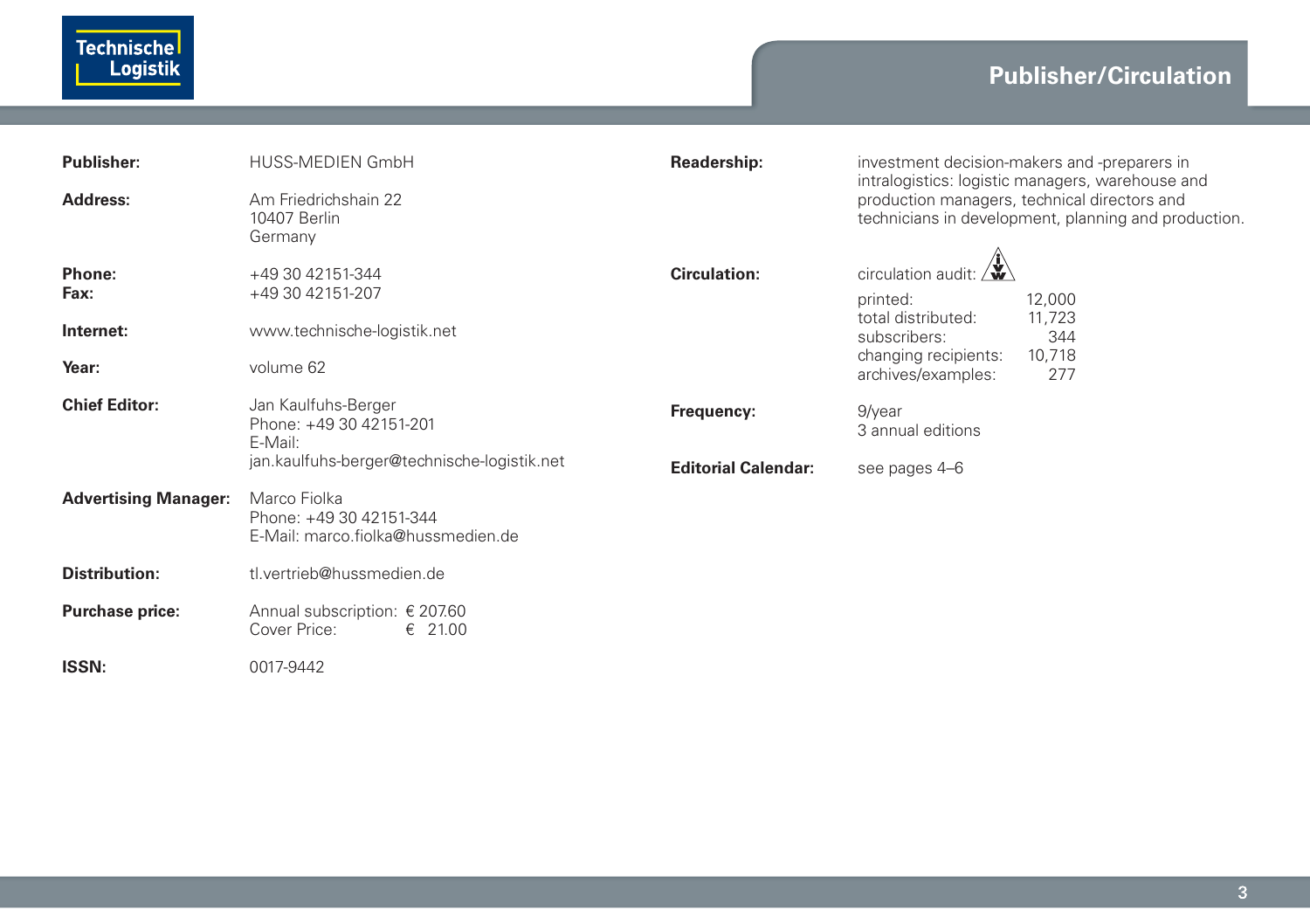| issue                                                                     | key contens                                                                                                                     | technical reports                                                                                                                                                                                                                                                                                                                                                                                                                                         | trade fairs                                                                                                                       |
|---------------------------------------------------------------------------|---------------------------------------------------------------------------------------------------------------------------------|-----------------------------------------------------------------------------------------------------------------------------------------------------------------------------------------------------------------------------------------------------------------------------------------------------------------------------------------------------------------------------------------------------------------------------------------------------------|-----------------------------------------------------------------------------------------------------------------------------------|
| $1 - 2$<br>Deadline<br>24 <sup>th</sup> 01.<br>Publ. Date<br>$14^{th}02.$ | solutions for material flow<br>cranes and hoisting devices<br>fork lift trucks and AGVs<br><b>Special: Production Logistics</b> | warehouse management and software, simulation systems, sorter and distribution systems,<br>racks, container<br>indoor cranes, electr. pow. monorails, hoisting equipment, ropes, chains, capstans<br>battery and ICE powered fork lift trucks, AGVs, power supply, chargers<br>planning, control, implementation of transport, material storage, raw material, operating and<br>auxiliary materials, spare parts and related items, technology + software |                                                                                                                                   |
| $\overline{\mathbf{3}}$<br>Deadline<br>21st 02.<br>Publ. Date<br>16th 03. | fork lift trucks and AGVs<br>storage technology<br><b>Special: Crane Technology</b>                                             | battery and ICE powered fork lift trucks, AGVs, comfort systems, attachments<br>hall heating and air conditioning, cleaning machines f. hall floors, lifting tables, vacuum lifters<br>indoor cranes and hoisting devices, crane kits, jib cranes, sensor and laser systems,<br>crane controls, radio remote controls                                                                                                                                     |                                                                                                                                   |
| 4<br>Deadline<br>22 <sup>nd</sup> 03.<br>Publ. Date<br>$14^{th}04.$       | <b>Preview to the fair LogiMAT</b><br>conveyor technology<br>transportation and transhipment<br><b>Special: Robotics</b>        | product news to the fair LogiMAT<br>drives and gears, sensor systems, continuous handling systems, overhead conveyor technology,<br>electrically pow., monorails, collectors<br>loading platforms, dock levellers, ramps, loading solutions, cargo safety<br>robotics for the intralogistics, technics, energy solutions, standard and special consoles,<br>distribution, sorting, palletizing and gripper systems, energy chains, case studies           |                                                                                                                                   |
| 5<br>Deadline<br>27 <sup>th</sup> 04.<br>Publ. Date<br>$20^{th}05.$       | <b>Main issue to the fair LogiMAT</b><br><b>LogIMAT</b><br>storage technology<br>cranes and hoisting devices                    | product show, interviews, statements to LogiMAT with the<br>"LogiMAT-FairGuide 2022" (circulation: 33,000 copies)<br>racks, sorter and distribution systems, automatic controlled s/r machines and<br>shuttle systems<br>indoor cranes and hoisting devices, crane controls and gears, chains, ropes,<br>hydraulics                                                                                                                                       | <b>Hanover Fair</b><br>Hanover, 31 <sup>st</sup> 05.-2 <sup>nd</sup> 06.2022<br><b>LogiMAT</b><br>Stuttgart, 30th 05.-2nd 06.2022 |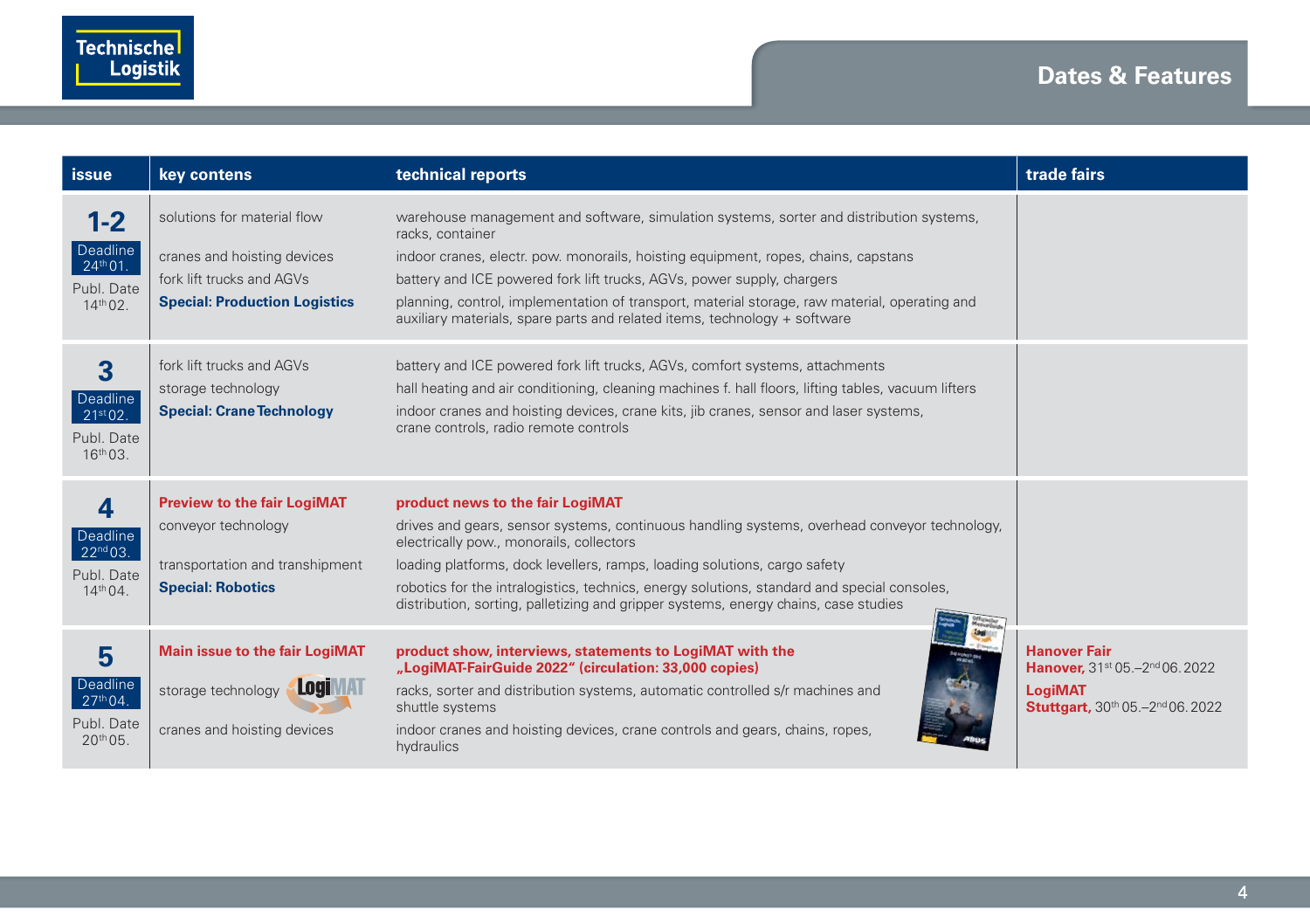| issue                                                           | key contens                                                                                                            | technical reports                                                                                                                                                                                                                       | trade fairs                                                                |
|-----------------------------------------------------------------|------------------------------------------------------------------------------------------------------------------------|-----------------------------------------------------------------------------------------------------------------------------------------------------------------------------------------------------------------------------------------|----------------------------------------------------------------------------|
| 6<br>Deadline<br>1 <sup>st</sup> 06.                            | harbour technology and logistics<br>storage equipment                                                                  | container handling, port engineering, electrically powered monorails, reach stackers, spreaders,<br>straddle carriers, head over cranes<br>order picking systems, pick-by-voice, pick-by-light, racks, sorter and distribution systems, | <b>TOC EUROPE</b><br>Rotterdam, 14 <sup>th</sup> -16 <sup>th</sup> 06.2022 |
| Publ. Date<br>23rd 06.                                          | <b>Special: AGVs</b>                                                                                                   | automatic controlled s/r machines and shuttle systems, high bay racking, pallets, containers<br>conceptions, applications, case studies and product news                                                                                |                                                                            |
| 7-8                                                             | <b>Highlights 2022</b>                                                                                                 | product innovations of the year                                                                                                                                                                                                         |                                                                            |
| <b>Deadline</b>                                                 | crane technology                                                                                                       | indoor cranes and hoisting devices, special ropes, traverses, crane trolleys, cable,<br>industrial winches, controls, power supply                                                                                                      |                                                                            |
| 29 <sup>th</sup> 07.<br>Publ. Date                              | conveyor technology                                                                                                    | continuous handling systems, overhead conveyor technology, electrically pow. monorails,<br>collectors                                                                                                                                   |                                                                            |
| 19th 08.                                                        | fork lift trucks and AGVs                                                                                              | AGVs, charging systems, Li-Ion-tech., ex-proof trucks, attachments for trucks                                                                                                                                                           |                                                                            |
|                                                                 | <b>Special: Drive Technology</b>                                                                                       | drives and gears for: AGVs, fork lift trucks, cranes, conveyors technics, safety systems                                                                                                                                                |                                                                            |
| <b>AE</b><br>Deadline<br>1st 08.<br>Publ, Date<br>$24^{th}08$ . | <b>Annual edition: Retrofit &amp; Maintenance 2022</b><br>current projects of modernization and maintenance introduced | object-reports with company profiles (further information see on page 7)                                                                                                                                                                |                                                                            |
| 9                                                               | <b>Preview to the fair FachPack</b>                                                                                    | product news: cartoning-, strapping- and varnishing systems, labelling systems,<br>packaging disposal, containers and pallets                                                                                                           | <b>FACHPACK</b><br>Nuremberg, 27 <sup>th</sup> -29 <sup>th</sup> 09.2022   |
| Deadline<br>24 <sup>th</sup> 08.                                | fork lift trucks and AGVs                                                                                              | AGVs, charging systems, Li-Ion-tech., fleet management systems, software, attachments<br>for trucks: tires, controls                                                                                                                    |                                                                            |
| Publ, Date<br>$14^{th}$ 09.                                     | cranes and hoisting devices                                                                                            | indoor cranes, service for cranes hoisting equipment, ropes, chains, capstans, brakes,<br>crane controls, radio remote controls                                                                                                         |                                                                            |
|                                                                 | <b>Preview to the fair Motek</b>                                                                                       | handling technology, gears and drives, lifting tables                                                                                                                                                                                   |                                                                            |
|                                                                 | <b>Special: Shuttle-Systems 2022</b><br>ask for our cross-media-combis                                                 | vehicle-, energy- and drive-concepts, load sensing, sensor technology, radio connection,<br>energy storage systems, power supply for shuttles                                                                                           |                                                                            |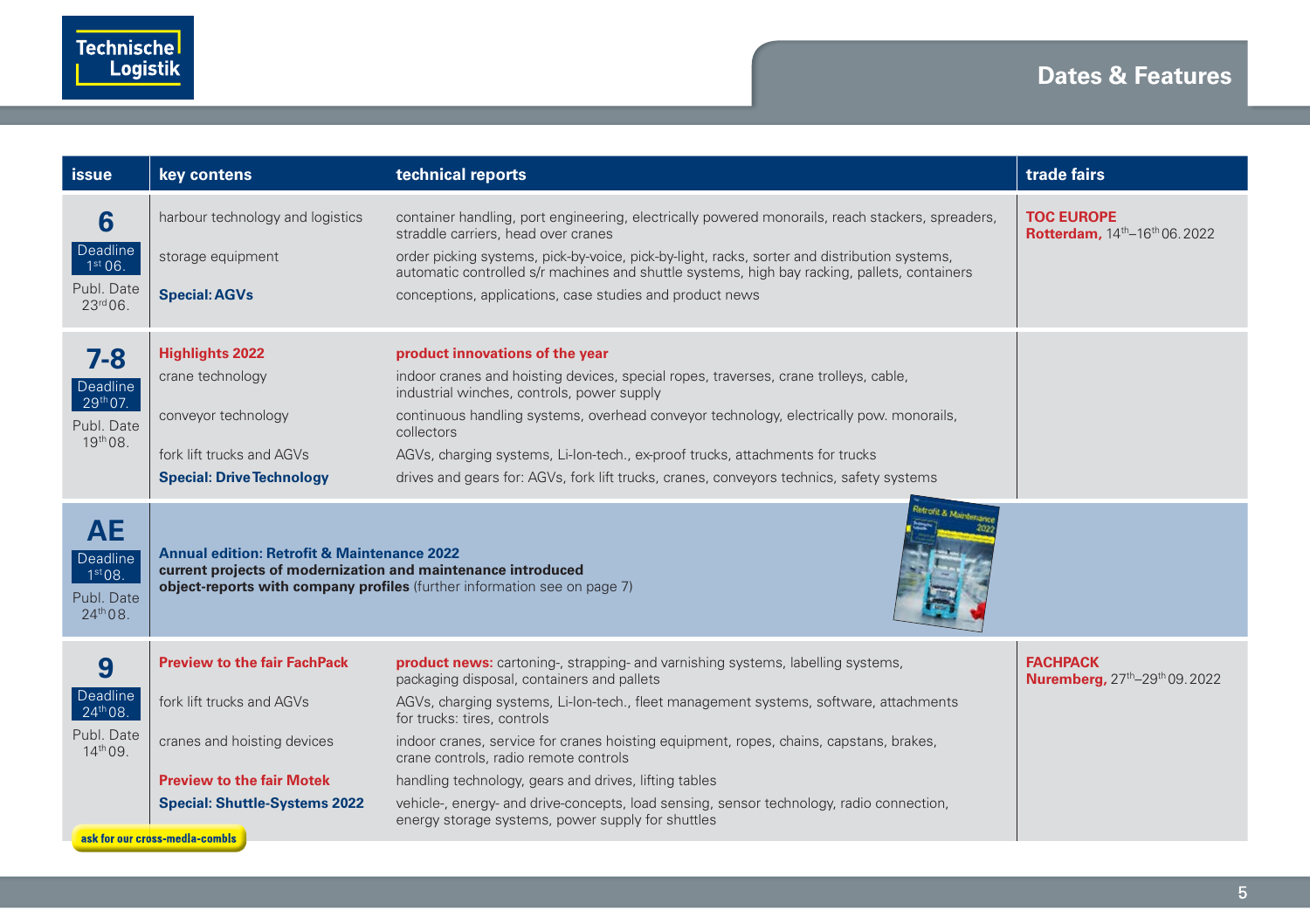| <b>issue</b>                                                             | key contens                                                                                                                                                              | technical reports                                                                                                                                                                                                                                                                                                                                                                                                                                                                                                        | trade fairs                                                                                                                          |
|--------------------------------------------------------------------------|--------------------------------------------------------------------------------------------------------------------------------------------------------------------------|--------------------------------------------------------------------------------------------------------------------------------------------------------------------------------------------------------------------------------------------------------------------------------------------------------------------------------------------------------------------------------------------------------------------------------------------------------------------------------------------------------------------------|--------------------------------------------------------------------------------------------------------------------------------------|
| <b>AE</b><br>Deadline<br>14th 09.<br>Publ, Date<br>10th 10.              | <b>Annual edition: Fork Lift Trucks 2022/2023</b>                                                                                                                        | cases of application, technologies, trends (further information see on page 8)                                                                                                                                                                                                                                                                                                                                                                                                                                           |                                                                                                                                      |
| 10<br>Deadline<br>22nd 09.<br>Publ. Date<br>$14^{th}$ 10.                | Preview to the fair bauma.<br><b>Munich</b><br>transportation and transhipment<br>storage equipment and logistics<br><b>Special: Harbour Technology</b><br>and Logistics | product news and statements to bauma<br>fork lift trucks, radio remote controls, cranes and hoistings, hydraulics, drives and gears<br>loading platforms, dock levellers, ramps, loading solutions, cargo safety<br>WMS, simulation systems, s/r machines, shuttle systems, hazardous goods store,<br>sorter and distribution systems, mobile racks, pallets, container, RFID<br>gantry and head over cranes, load handling devices, brakes, hydraulics, electrically powered<br>monorails, spreaders, straddle carriers | <b>Motek</b><br>Stuttgart, 4th-7th 10.2022<br><b>BVL-Kongress</b><br>Berlin, 19th-21st 10.2022<br>bauma<br>Munich, 24th-30th 10.2022 |
| $11 - 12$<br>Deadline<br>13 <sup>th</sup> 10.<br>Publ. Date<br>$3rd11$ . | <b>Preview to the fair SPS</b><br>conveyor technology/<br>drive engineering<br>crane technology<br>storage technology<br><b>Special: Sensor Systems</b>                  | product show to the fair<br>mobile hydraulics, gears, sensoric systems, drives and gears, frequency inverter,<br>drum motors<br>indoor cranes, service for cranes, hoisting equipment, ropes, chains, capstans, brakes,<br>weighing systems<br>rack systems, hazardous goods storage, special bearings, marking, auto-ID,<br>weighing technology, pallets, containers, storage equipment<br>sensors in AGVs, industrial trucks, crane technology, conveyor-, storage and<br>safety technology                            | <b>SPS</b><br>Nuremberg, 8th-10th 11.2022                                                                                            |
| <b>AE</b><br>Deadline<br>$16^{th}$ 11.<br>Publ, Date<br>$9^{th}12.$      | Annual edition: Best Projects 2023 - Guidebook for Investors                                                                                                             | cases of application, technologies, trends (further information see on page 9)                                                                                                                                                                                                                                                                                                                                                                                                                                           |                                                                                                                                      |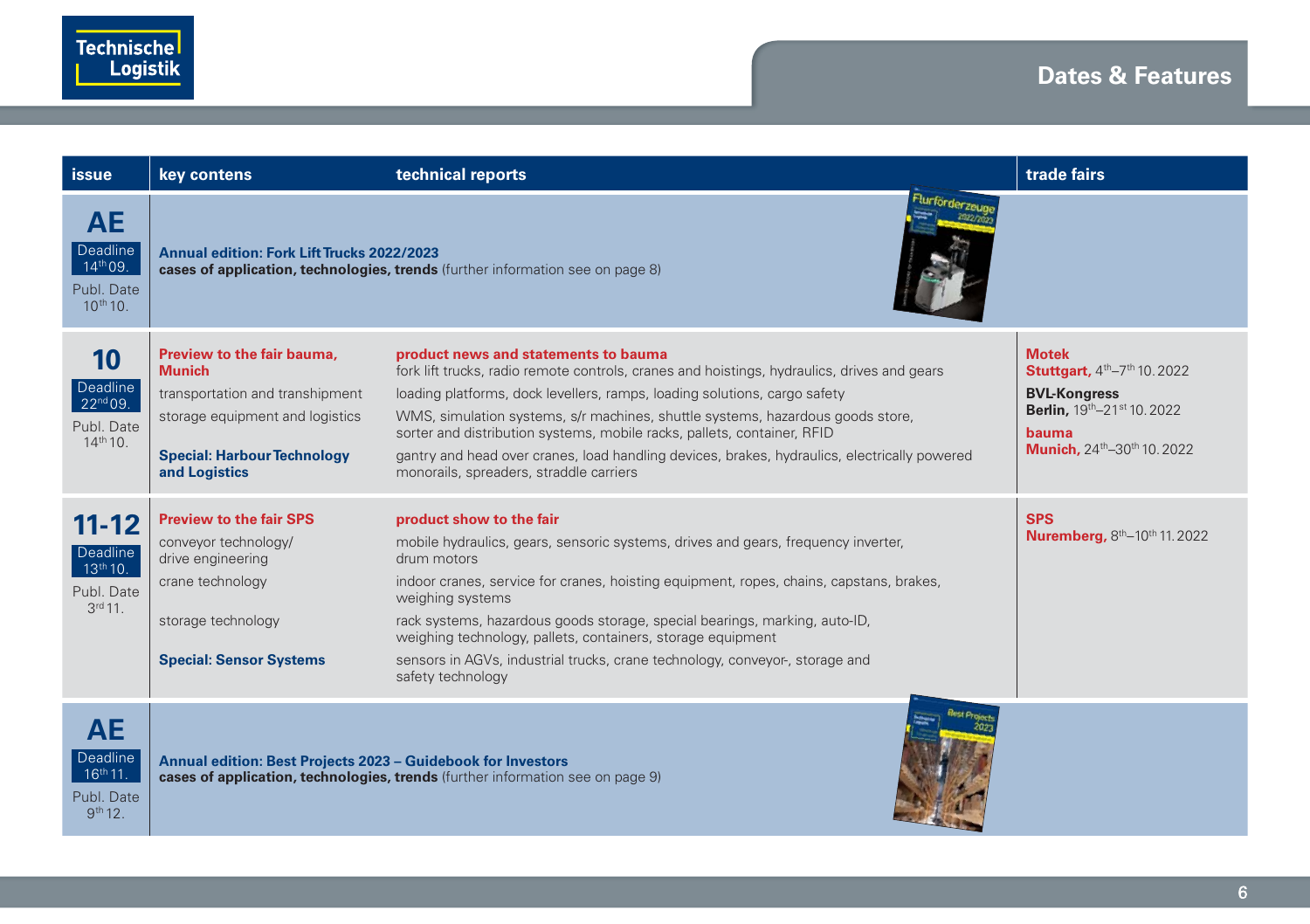#### **Annual edition** Retrofit & Maintenance 2022



#### **Retrofit & Maintenance 2022**

**current modernization and maintenance projects**  introduced – object-reports with company profiles

As a leading magazine of conveyor technology *»***Technische Logistik***«* is going to publish a special edition, the contents of which will be essential and exciting for all companies with the intention to modernize their storage or equipment.

This will be also an important publication, because the branch of modernization and maintenance developed into a sales increasing factor.

Modernization and maintenance of conveyor technique and storage equipment applies to the whole spectrum of intralogistic: for example: crane equipment, storage systems, conveying systems, driverless trucks etc.

Many users want to be kept informed about questions as, when is a modernization profitable and wherefrom to get the necessary consultation. Because of the manufacturing process, modernization and maintenance should take place while production continues.

Many questions – the **»Retrofit & Maintenance 2022«** will be able to answer. In a series of articles we will introduce outstanding examples of modernization and maintenance.

From the point of departure to the realization – object reports of different branches.

Each object report (2-3 pages) will be completed by a company profile  $-$ ½ page.

| Company profile:           | - address and all communication data<br>- logo and complete production program<br>- important steps in the development<br>of the company<br>- specific strength of the company<br>- important contact persons<br>- further references (short description) |
|----------------------------|-----------------------------------------------------------------------------------------------------------------------------------------------------------------------------------------------------------------------------------------------------------|
| Costs:                     | object report 2 pages and<br>1/2 page company profile:<br>€ 2,300<br>all company profiles are also available at<br>www.technische-logistik.net<br>for the period of 1 year                                                                                |
| Attention:                 | if you book an advertisement of 1/2 page<br>you will get the company profile out of costs.                                                                                                                                                                |
| <b>Prices for adverts:</b> | see on the regular price list in the media map                                                                                                                                                                                                            |
| <b>Circulation:</b>        | 12,000 copies                                                                                                                                                                                                                                             |
| Target group:              | selected decision makers and users of<br>intralogistics and production                                                                                                                                                                                    |

**Dates:**<br>publ. date: deadline for ads:  $1<sup>st</sup> 08/2022$ 

publ. date: 24th 08/2022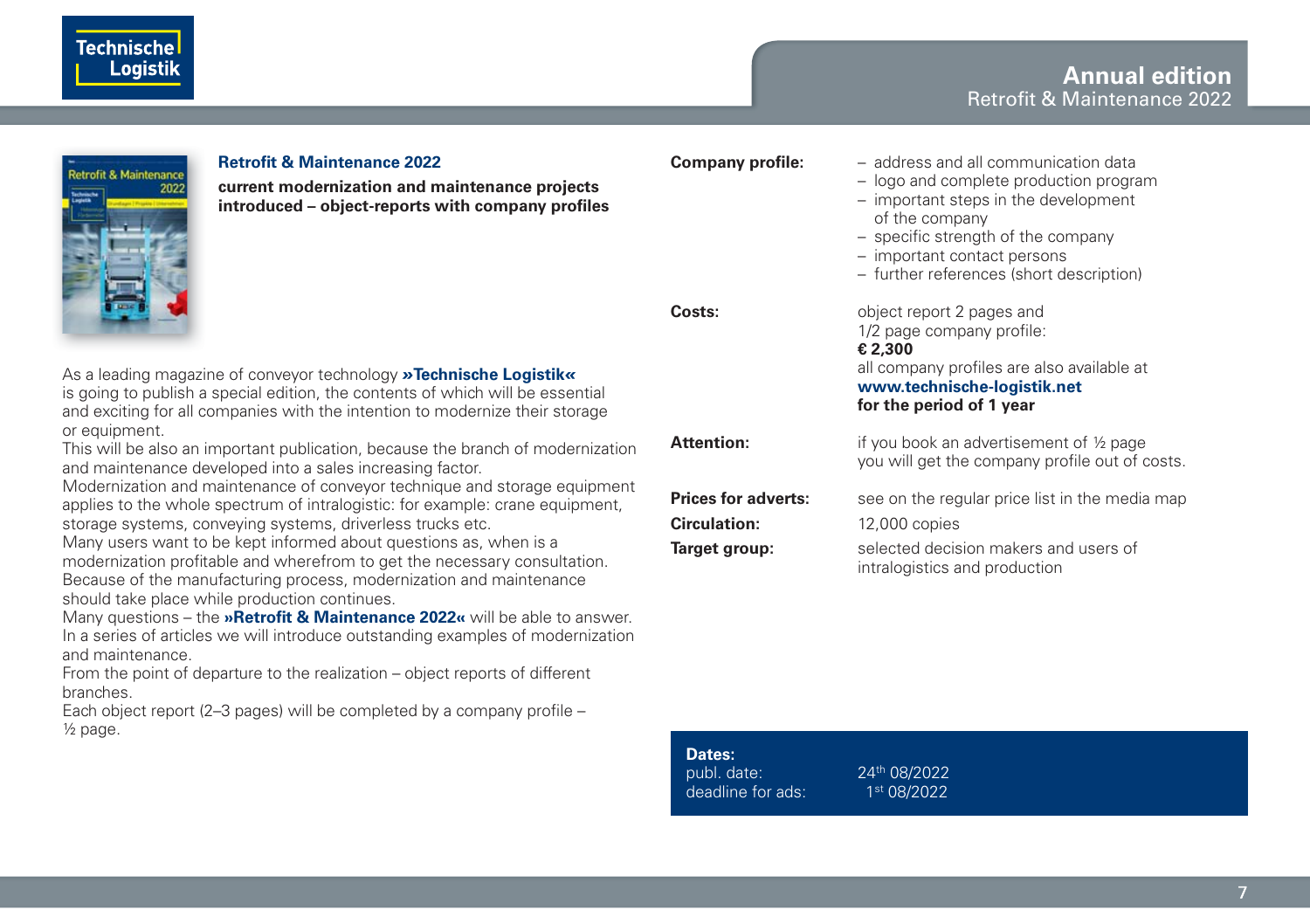



#### **Special edition Fork Lift Trucks 2022/2023**

**cases of application, innovations, and technical highlights** 

Optimum insert of fork lift trucks in the following branches:

As an leading magazine of conveyor technology **»Technische Logistik«**  is going to published a special edition, the contents of which will be essential and exciting for all users and buyers of fork lift truck techniques.

We will report about the suitable usage of this technology in the following branches:

distribution, carriers, harbour, wholesale and retail trade, drinks industry, timber industry, paper and printing industry, electrical engineering, building trade, chemical and pharmaceutical industry, machine building and motor industry, metal industry (steel and foundry)

#### **We will analyse the problems and the right selection of fork lift trucks and components, follows products will be introduced:**

ICE powered trucks, Battery powered trucks, High lift platform trucks, Industrial trucks for order picking, Driverless trucks, Truck on board fork lifts, Spreader, Reach trucks and straddle carrier, Multi directional trucks, Explosion proof industrial trucks, Four way trucks, stillage trucks and pallets trucks

#### **We additionally inform about the following components:**

attachments, driven machinery, electronically systems, controls and terminals, seats and tyres, cabins, weigh systems, batteries and loading systems, filters, energy saving and efficiency systems

#### **Also in this edition is a complete list of all producers containing:**

Address, Phone, Fax, Email, Internet

Readership: all users of truck-technique and ruling persons in the branches mentioned above

#### **Sizes and basic prices for adverts in this special edition:**

… are the same as the regular rates – see rates in the mediamap!!!

| Dates:            |                          |
|-------------------|--------------------------|
| publ. date:       | 10 <sup>th</sup> 10/2022 |
| deadline for ads: | 16th 09/2022             |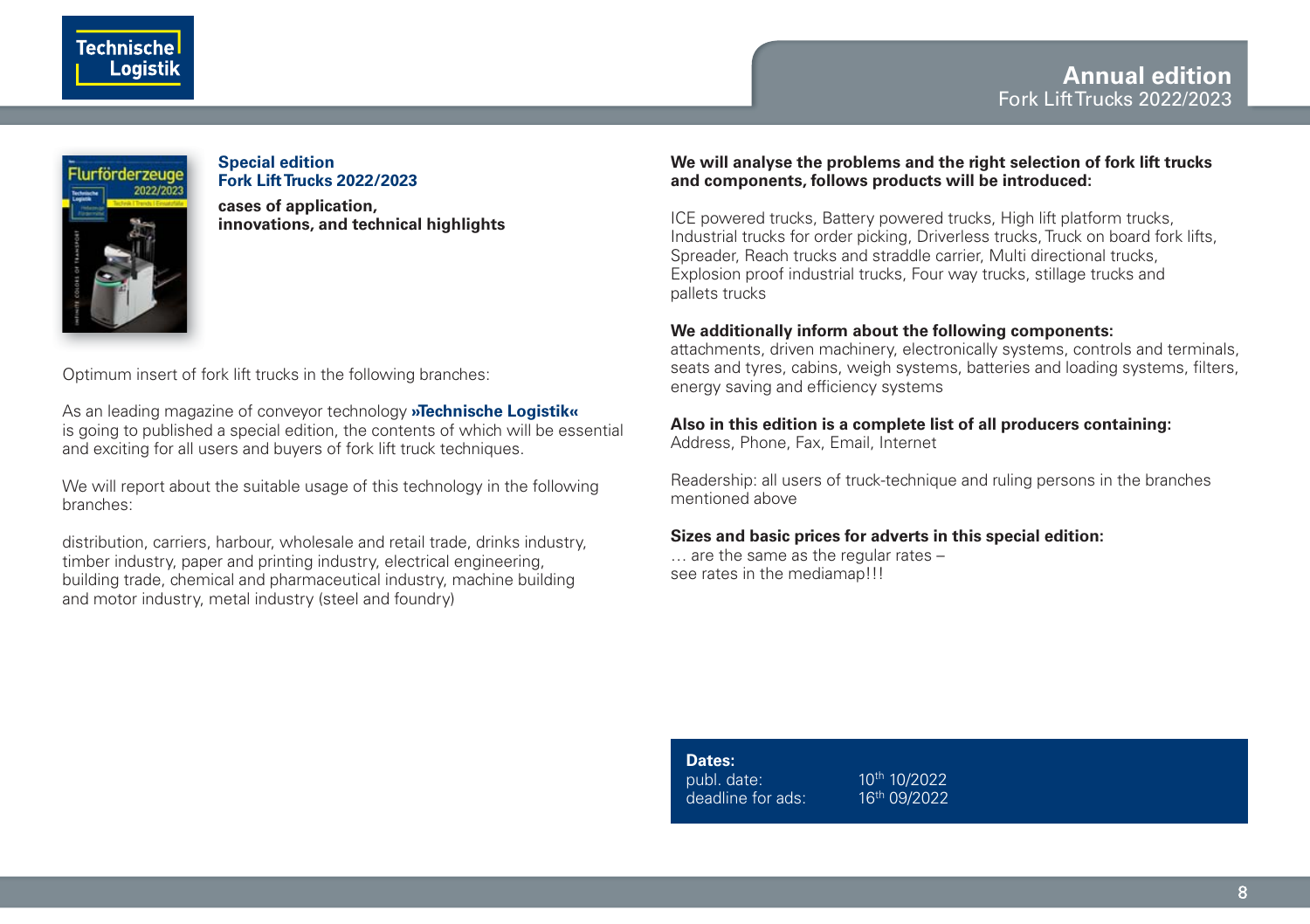





### **Best Projects 2023**

**Intralogistics for Investors**

As a leading magazine of conveyor technology **»Technische Logistik«** is going to publish a special edition, the contents of which will be essential and exciting for all companies planning concrete investment projects in the field of intralogistics. This will also be an important publication, because the new building branch developeded into a sales increasing factor. With this edition we will present the whole range of topics of building projects in the intralogistics.

The investors will be informed about different options, the planning, the projecting and providing with energy saving and economic methods for a new factory or facility.

Also an important part: the general contractors. They could offer their clients all necessary conditions: Know-how, all services and systems.

»Best Projects 2023« covers all parts of new building enterprises: analysis, consulting topics, the planning and simulation, implementation and completion, the turnkey delivery and after-sales services.

This will be an important decision-making-help for all investors.

#### **Your letter of recommendation**

**Part 1)** basics and theory of the new building business. Advices for investors: establishment, announcement, advancements

**Part 2)** analysis, consultation, planning and conception: We will introduce your consulting and planning projects (report 6.000–8.000 signs)

**Part 3)** from the implementation to the handover Your building projects of the year introduced: object reports from different general suppliers: sole responsibility, realization and services (report max. 6.000–8.000 signs)

**Part 4)** to every single reports there will be a company profile containing:

- address and all communication data
- logo and complete production program
- important steps of the company development
- $-$  specific strengths of the company
- important contact persons
- further references (short description)

| Costs:                     | an object report 2 pages,<br>1/2 page company profile: $\epsilon$ 2,300<br>All company profiles are also available at<br>www.technische-logistik.net<br>for the period of 1 year |
|----------------------------|----------------------------------------------------------------------------------------------------------------------------------------------------------------------------------|
| Attention:                 | if you book an advertisement from a 1/2 page you will<br>get the company profile out of costs.                                                                                   |
| <b>Prices for adverts:</b> | see on the regular price list in the media map<br>f.e.: $\frac{1}{2}$ page 4c: € 3,460<br>$\frac{1}{1}$ page 4c: € 6.100                                                         |
| Circulation:               | 12,000 copies                                                                                                                                                                    |
| Target group:              | selected decision makers and investors of<br>intralogistics in production, distribution, industry<br>and commerce                                                                |

| Dates:            |                         |
|-------------------|-------------------------|
| publ. date:       | 9 <sup>th</sup> 12/2022 |
| deadline for ads: | 16th 11/2022            |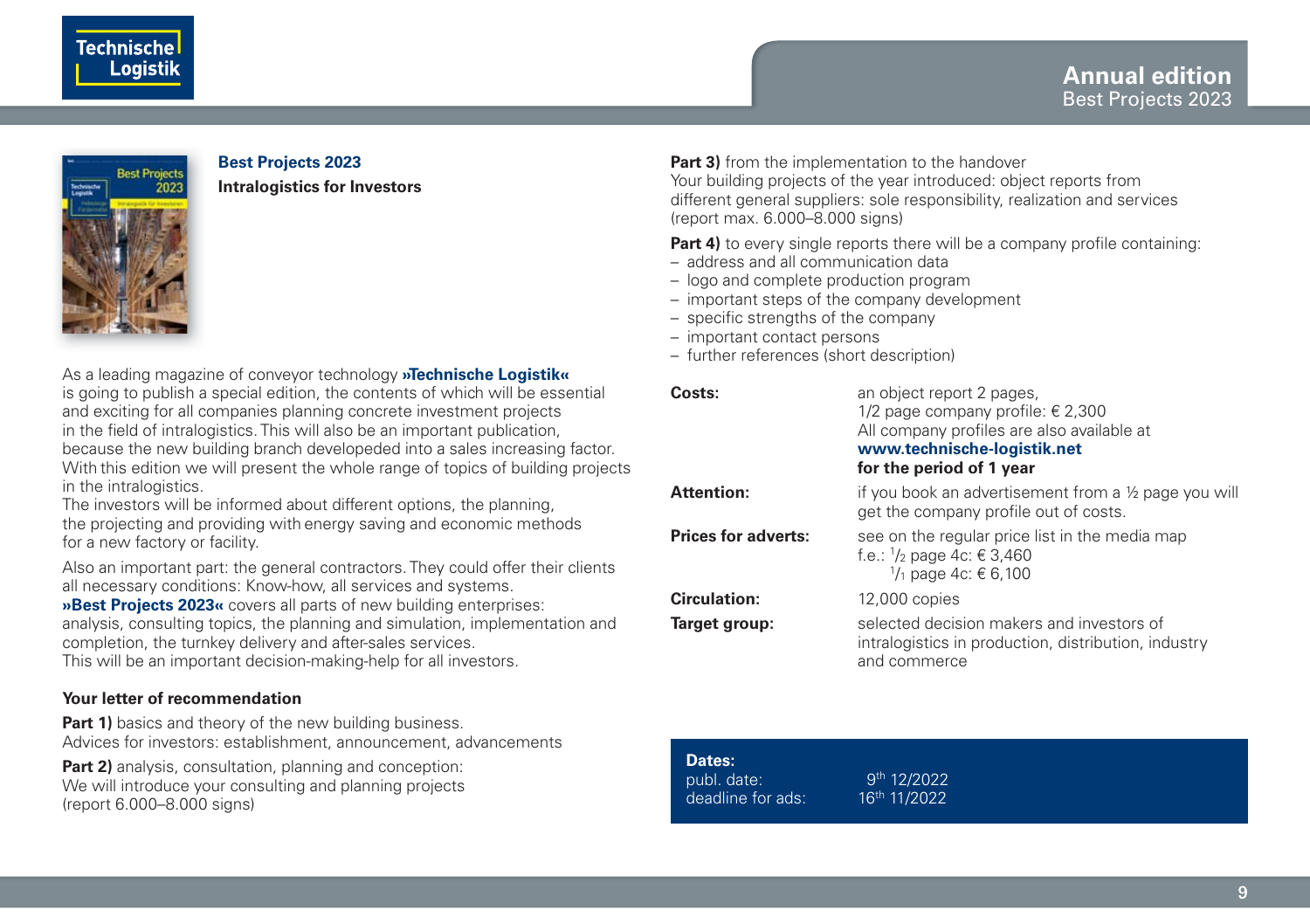

| <b>Magazine format:</b>  | 210 mm width $\times$ 297 mm height | Terms of payment:             | Upon receipt of the invoice net cash within 14 days<br>Agency commission rate: 15 % |  |
|--------------------------|-------------------------------------|-------------------------------|-------------------------------------------------------------------------------------|--|
| Type area:               | 185 mm width $\times$ 266 mm height |                               | VAT: All prices are excl. VAT                                                       |  |
| <b>Printed method:</b>   | Offset, Lithos on 60 line screen    | <b>Bank account:</b>          | Commerzbank Berlin<br>A/C No.: 97 600 59 00.                                        |  |
| <b>Printed material:</b> | digitalized data will be needed     |                               | Sort code 120 400 00<br>Swift (BIC-Code): COBADEFFXXX                               |  |
| Issuance:                | $9$ /year + 3 annual editions       |                               | IBAN: DE881204 0000 0976 0059 00                                                    |  |
| Issued:                  | in Berlin                           |                               | <b>Last cancellation date:</b> Up to the deadline for adverts!                      |  |
|                          |                                     | <b>Place of jurisdiction:</b> | Berlin only                                                                         |  |

#### **Advertisement sizes and basic rates:**

| <b>Formats</b> | width x height<br>horizontal format | <b>Standard</b>     | portrait format    | basic prices<br>bw | 2 colour | 4 colour |
|----------------|-------------------------------------|---------------------|--------------------|--------------------|----------|----------|
| $1/1$ page     |                                     | $185\times266$ mm   |                    | €4,900             | € 5,300  | € 6,100  |
| Junior page    |                                     | $135 \times 185$ mm |                    | € 2.790            | € 3.190  | € 3,990  |
| $1/2$ page     | $185 \times 130$ mm                 |                     | $90 \times 266$ mm | € 2,560            | € 2,860  | € 3,460  |
| $1/3$ page     | $185 \times 85$ mm                  |                     | $58\times266$ mm   | € 1,780            | € 2,080  | € 2,680  |
| $1/4$ page     | $185\times 63$ mm                   | $90 \times 130$ mm  | $43\times266$ mm   | € 1.360            | € 1.610  | € 2.110  |
| $1/8$ page     | $185 \times 30$ mm                  | $90 \times 63$ mm   | $43 \times 125$ mm | € 720              | € 870    | € 1.170  |

millimeter price 1-column (42 mm): € 5.60; 1-column (58 mm): € 7.00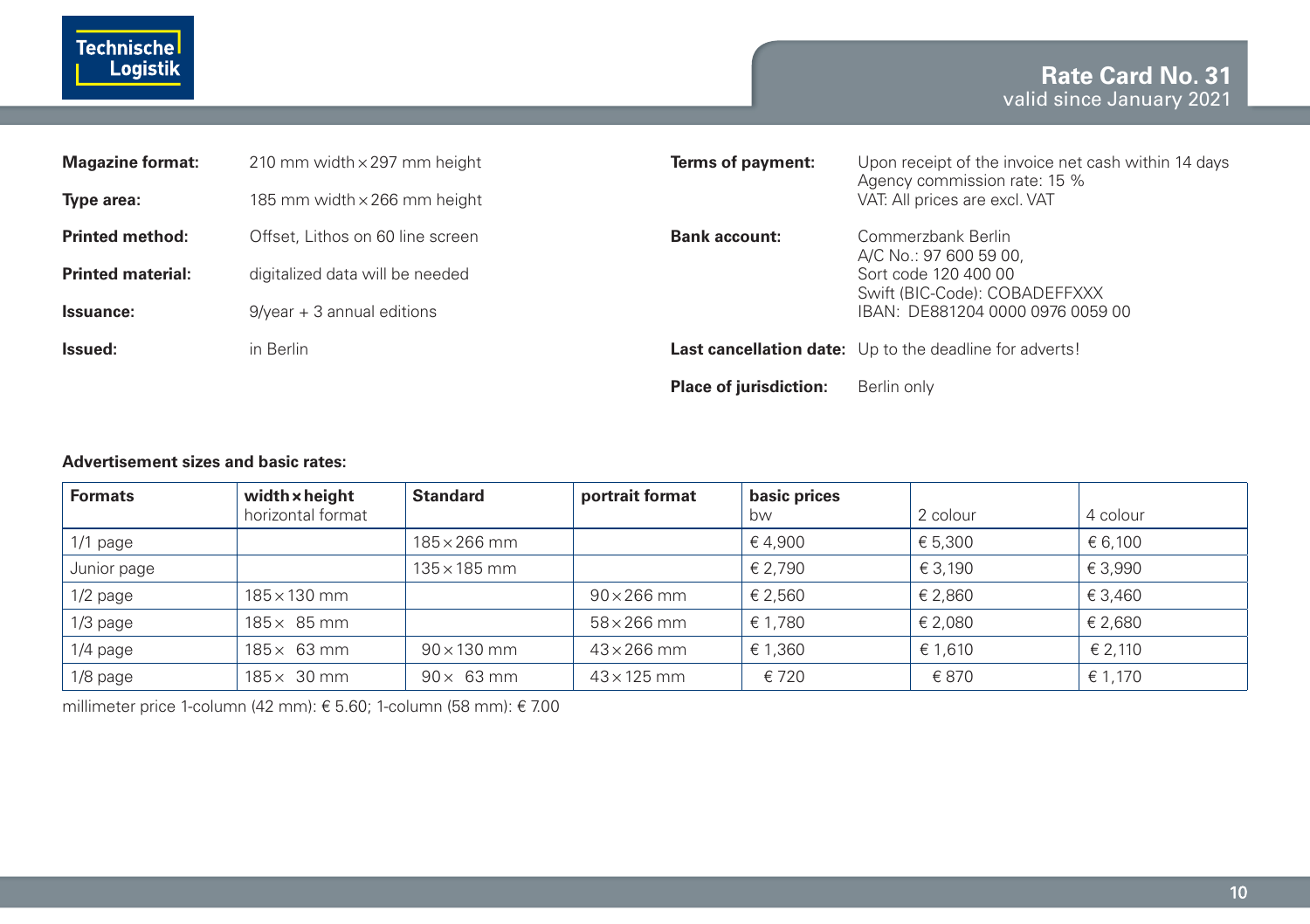### **Rate Card No. 31** valid since January 2021

| <b>Cover positions:</b>   | Front cover page (4c only) on demand.<br>whole page (4c):<br>$2nd$ and $4th$ cover pages (4c): |                                                                         |                |                | € 6.220 | Loose inserts:                          | $\epsilon$ 295 per 1.000 pieces up to 25 g incl. postage<br>Only on request, maximum size: $205 \times 290$ mm         |                    |
|---------------------------|------------------------------------------------------------------------------------------------|-------------------------------------------------------------------------|----------------|----------------|---------|-----------------------------------------|------------------------------------------------------------------------------------------------------------------------|--------------------|
| <b>Colour surcharges:</b> | 1/1 and less                                                                                   | $1/2$ and less                                                          | 1/4            | 1/8            |         | <b>Bound-in inserts:</b>                | 2 pages:<br>4 pages:                                                                                                   | € 5.440<br>€ 7.950 |
| per colour<br>four colour | ∈ 400<br>€ 1.200                                                                               | € 300<br>€900                                                           | € 250<br>€ 750 | ∈ 150<br>€ 450 |         |                                         | more on request<br>DIN A4 format, untrimmed $213 \times 303$ mm                                                        |                    |
| Discounts:                | 3 ads or 2 pages<br>6 ads or<br>9 ads or 6 pages                                               | For orders within one calendar year:<br>5 %<br>8 %<br>4 pages<br>$10\%$ |                |                |         | <b>Delivery address</b><br>for inserts: | only on total circulation 12.200 incl. oversheets<br>Mayr Miesbach GmbH<br>Am Windfeld 15<br>83714 Miesbach<br>Germany |                    |
|                           | No discount for colour and other surcharges<br>and loose and supplement/fixed inserts.         |                                                                         |                |                |         |                                         | For "Technische Logistik" issue XX/2022                                                                                |                    |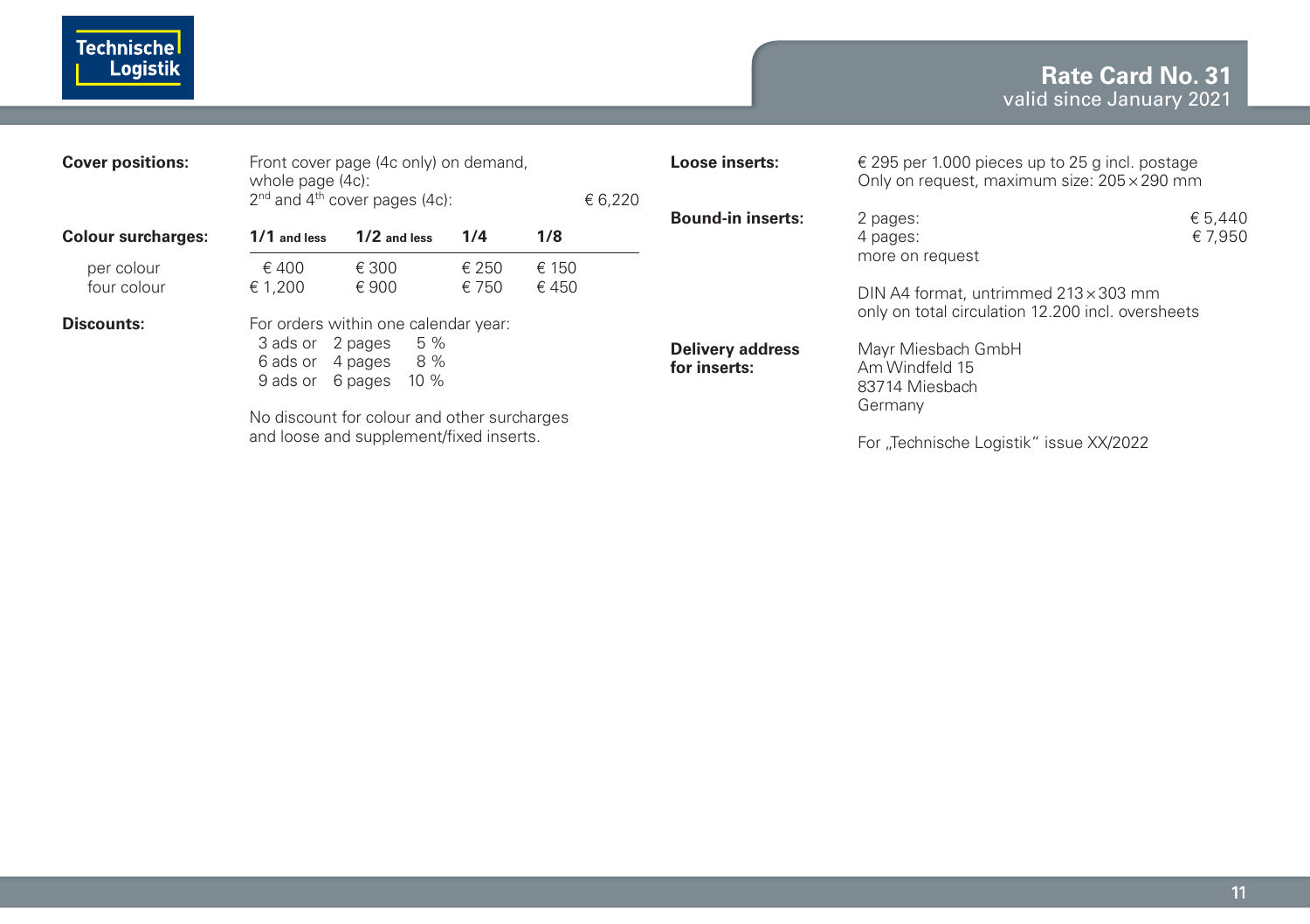

#### **www.technische-logistik.net**

| <b>Character:</b> | portal for intralogistics: material flow, hoistings,<br>conveyor technics, cranes technology, fork lift trucks                                                                                           |
|-------------------|----------------------------------------------------------------------------------------------------------------------------------------------------------------------------------------------------------|
| Content:          | product news, company database, current dates,<br>technical articles, archive, news of the magazine                                                                                                      |
| Target group:     | investment decision-makers and -preparers in<br>intralogistics: logistics managers, warehouse and<br>production managers, technical directors and<br>technicians in development, planning and production |

| Type of<br>advertising | <b>Position</b> | max.<br>file size | size<br>$w \times h$ pix | costs<br>per month |
|------------------------|-----------------|-------------------|--------------------------|--------------------|
| Full Banner            | horizontal      | 100 kB            | $468 \times 60$          | € 2,260            |
| Super Banner           | horizontal      | 100 kB            | $728 \times 90$          | € 2,430            |
| <b>Billboard</b>       | horizontal      | 100 kB            | $800 \times 250$         | € 2,450            |
| HalfPage               | vertical        | 100 kB            | $300 \times 600$         | € 2,580            |
| Skyscraper             | vertical        | 100 kB            | $120 \times 600$         | € 2,720            |
| Wide Skyscraper        | vertical        | 100 kB            | $160 \times 600$         | € 2,840            |
| Medium Rectangle       | left            | 100 kB            | $300 \times 250$         | €860               |
| Mobile Banner          | vertical        | 100 kB            | $300 \times 100$         | € 420              |

**Formats:** HTML/HTML5, GIF, PNG, JPEG, expandable formats on request

**AdImpressions:** we guarantee 12,000 AI's per month

**Reporting:** You receive a reporting after the end of the campaign. **Advertising** Marco Fiolka **manager:** Phone: +49 30 42151-344

marco.fiolka@hussmedien.de



Pandemie dieses Verhalten noch verstärkt. Mit dem zunehmenden E-Commerce müssen Kurier-, Express- und Paketdienste die Konsumenten zuverlässig und noch schneller beliefern - und dabei ganz unterschiedliche Waren handhaben können. Die Leistung ihrer Sorier- und Verteilanlagen entscheidet oft über ihre Wettbewerbsfähigkeit. Die Fragen heutzutage sind: Welchen Trends folgen die Betreber? Wie können sie darauf reagieren? Und: Wo geht die Reise eigentlich hin?

**Fachartikel leser** 



Cartoons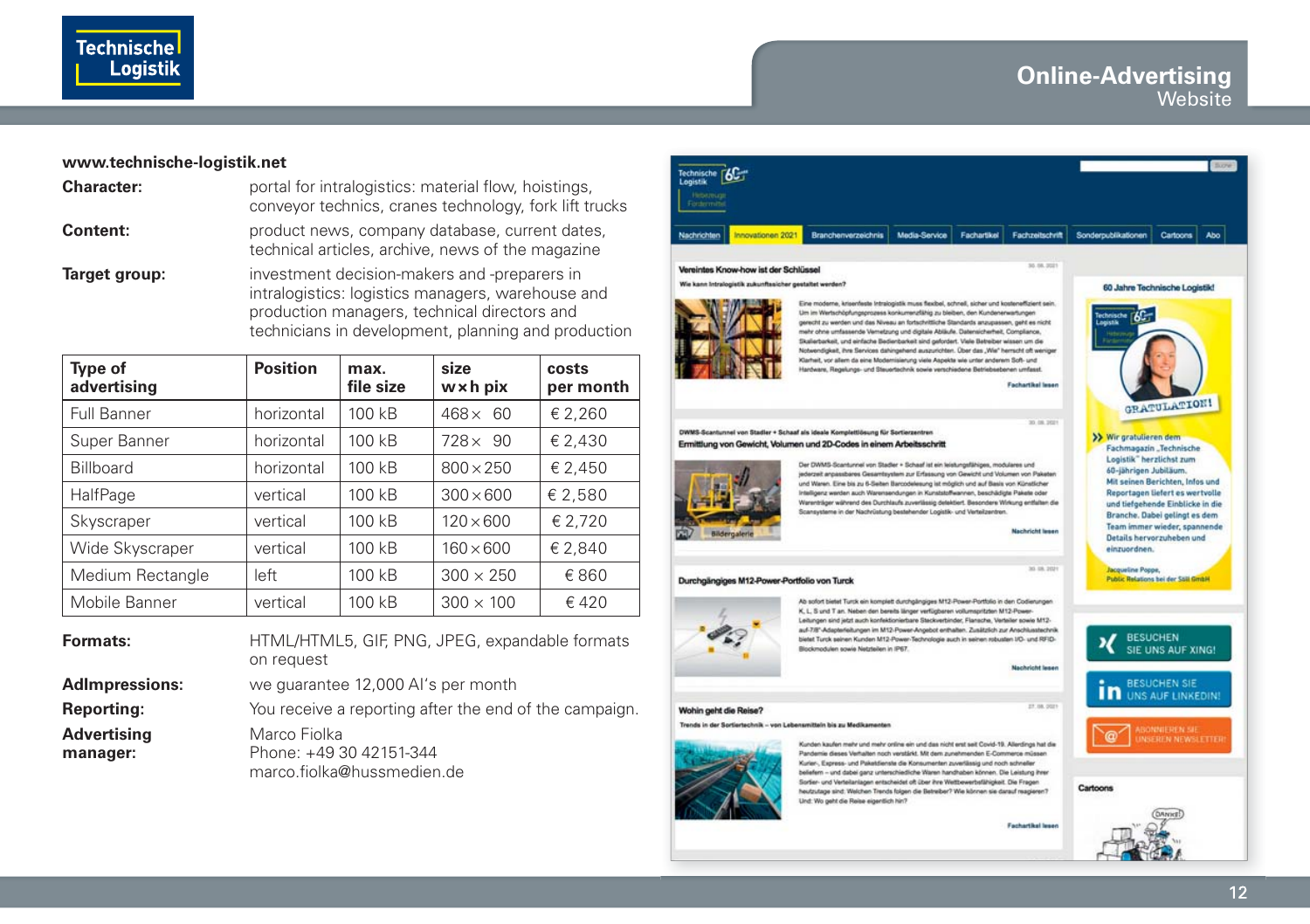#### **Online-Advertising Newsletter**

2 weekly newsletter of **»Technische Logistik«** for decision makers in intralogistics with top-news and selected articles, product news and appointments.

**Technische** 

**Release date:** every 2 weeks (at the beginning and in the middle)

| <b>Type of advertising</b>  | <b>Position</b> | max.<br>file size | size<br>w x h pix      | costs   |
|-----------------------------|-----------------|-------------------|------------------------|---------|
| <b>Full Banner</b>          | horizontal      | 100 kB            | $468\times$<br>60      | €960    |
| Medium Rectangle            | right           | $100$ kB          | $300 \times 250$       | € 790   |
| Special NL Banner           | horizontal      | 100 kB            | $600 \times 85$        | € 1.150 |
| Ad within text              | best as poss.   | 100 kB            | 600 signs              | €710    |
| Ad within text<br>+ picture | best as poss.   | 100 kB            | 500 signs<br>+ picture | € 795   |

| Formats:                   | PNG, JPEG                                                                     |
|----------------------------|-------------------------------------------------------------------------------|
| <b>Delivery</b><br>Adress: | least 3 days before starting:<br>marco.fiolka@hussmedien.de                   |
| Editor:                    | Christina Kasper<br>Phone: +49 30 42151-253<br>christina.kasper@hussmedien.de |
| Advertising<br>manager:    | Marco Fiolka<br>Phone: +49 30 42151-344<br>marco.fiolka@hussmedien.de         |

# **Technische** Logistik Hebezeuge Fördermittel Komprimierte Branchen-News für Profis



Liebe Leserin, lieber Leser,

in unserem heutigen Newsletter haben wir für Sie unter anderem einen interessanten Fachartikel zu der Thematik 5G und deren Bedeutung für die Intralogistik. Präsentiert werden verschiedene Verteilungsmöglichkeiten für das 5G-System und die industriellen Anwendungen am Beispiel der AGVs.

Spannend finde ich auch das Projekt "Digital über die Schulter geschaut", in dem wir uns ansehen, wie es der Beumer Group gelang, eine komplette Verpackungsanlage aus 4.000 Kilometern

Entfernung in Betrieb zu nehmen. "Der Trigger war klar die Pandemie", erläutert Peter Teichrib in dem Beitrag. Er ist Fachbereichsleiter im Engineering bei der Beumer Group. Jedoch sei dieses nicht das einzige Szenario, das den neuen Service von Beumer, die Inbetriebnahme aus der Ferne, erforderlich mache.

Außerdem können Sie sich hier über ein neues Fahr-Lenk-System für Fahrerlose Transportfahrzeuge und eine Möglichkeit informieren, wie mittels Video-Schulung zu einer gelungenen Kranprüfer-Ausbildung gelangt werden kann.

Viel Spaß beim Lesen wünscht Ihnen

Christina Kasper Redaktion Technische Logistik



Starke Rippen gegen den Verschleiß

SpanSet hat sich die Rundschlinge SupraPlus noch einmal vorgenommen und eine Reihe von Eigenschaften optimiert. Damit man die neue Version sofort erkennt, erhielt sie einen Namenszusatz: Aus SupraPlus wird SupraPlus-X. Durch die widerstandsfähige und kompakte Konstruktion eignet sie sich für viele Anwendungen und bietet dabei optimalen Schutz vor Beschädigungen der Last. Die Schlankheit der SupraPlus-X ermöglicht einen problemlosen Einsatz auch an kleineren Haken.

nehr erfahren »

Ausgewählte Fachbeiträge